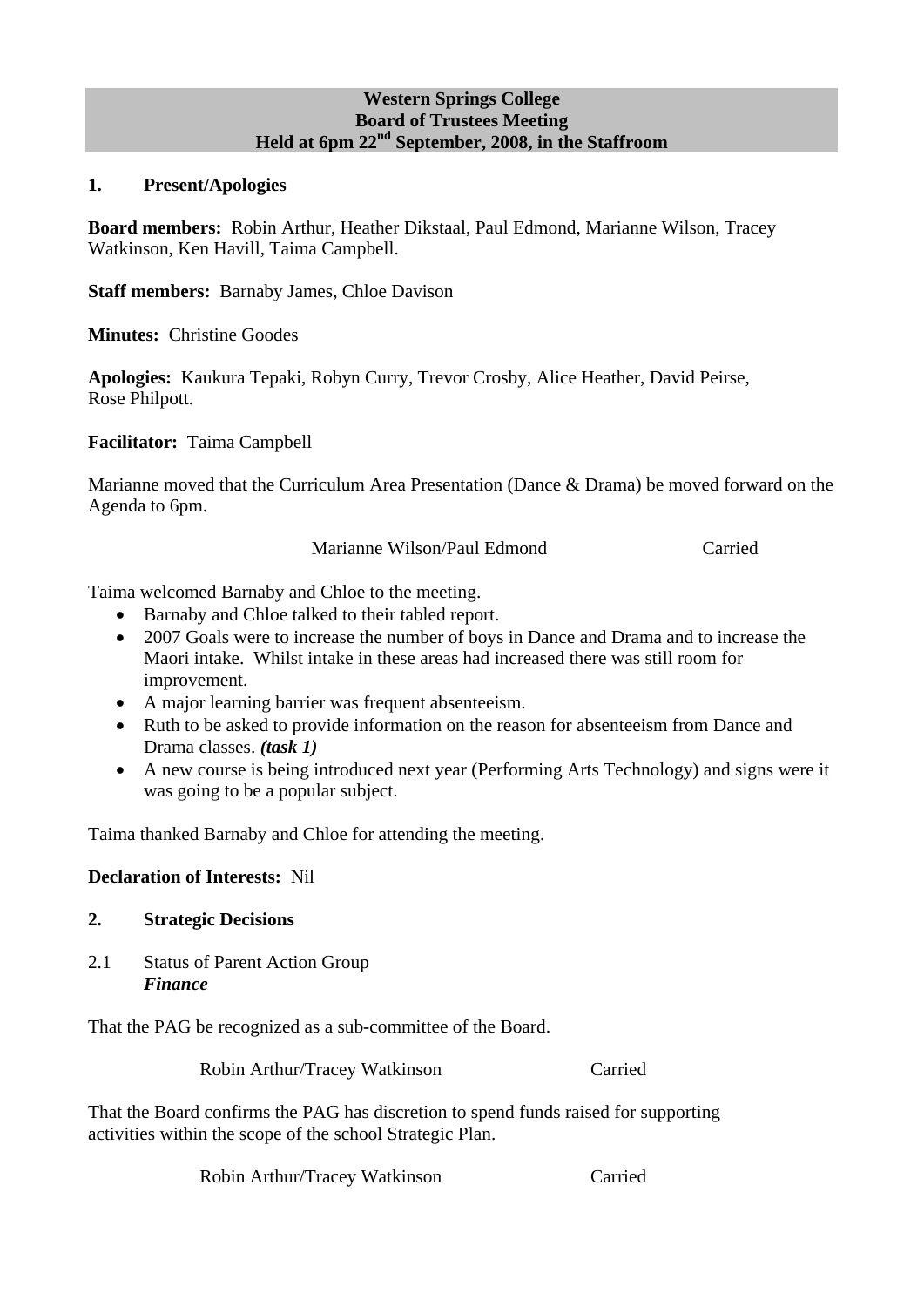## *Policy*

- Information & Computer Technology Policy not ready yet. To be brought to next board meeting.
- Robin discussed the idea of creating a new policy (Communication Policy).
- Communication needs to be clarified between school and family as does communication through email and website, promotion of school through website and local media and general approach to community and public relations.
- It was decided that the Policy Committee draft a Communication Policy and invite staff feedback through senior management before a draft policy is referred to the board for further discussion.
- Taima asked if there were any other policies that could be incorporated into this new policy?
- Robin said ICT protocols, cybersafety and computer agreements all needed looking at.

# **3. Strategic Discussions**

# 3.1 Strategic Plan

- Ken reported that the lack of alignment between the Strategic Plan and Annual Plan had been addressed to a large extent.
- Trustees have asked for a fourth column headed 'frequency of reporting' to be formatted into the Annual Plan. Ken still to do this for the 2009 documents. *(task 2)*
- Alice had asked about the values of the school and Ken said these were incorporated into the School Vision statement.
- The Charter was made of five components. 1) Mission Statement; Vision Statement; Treaty of Waitangi Commitments; Special Features of Western Springs Education and Location and Context. 2) Strategic Plan. 3) Annual Plan. 4) Annual Learning Targets. 5) Principal's Annual Report.
- Taima would like to see one package and to make values more explicit.
- Ken to draft a front end statement to introduce what the Charter is. *(task 3).*
- Robin suggested putting all five documents into one folder.
- Alice to be asked to produce a final draft of Self Review Schedule 2008 2009 for next board meeting. *(task 4 )*
- Discussion ensued with regard to the Strategic Plan going to the board at the beginning of 2009. Ken said it was difficult to produce this at the beginning of the year because all the information needed was still in the process of being gathered. i.e. exam results, departmental annual reporting. Ken said he would produce an overview of the Annual Plan for the board by the end of the year. *(task 5)*

## 3.2 Fundraising

• To be deferred. Tracey to set up a meeting. *(task 6)*

## 7.30: Break

3.3 Harvard Leadership Conference Report – Ken Havill

Ken talked to his recent visit to Harvard University whilst on a 3 month Woolfe Fisher Fellowship this year.

## **4. Monitoring**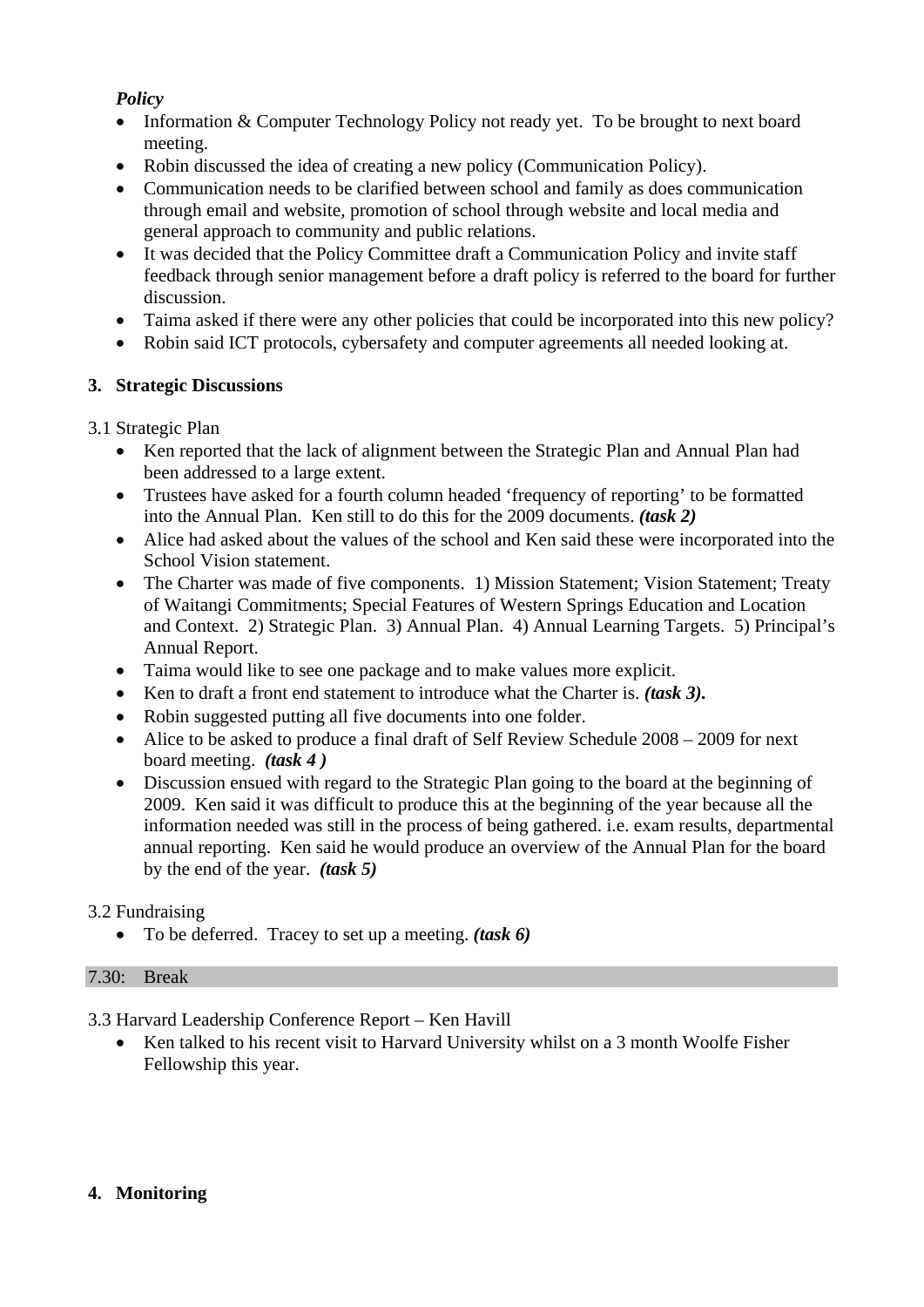- 4.1 Student Representative Election Report Nil
	- The board was informed that an election had been held and Rose Philpott was the new Student Rep. Rose was not at the meeting because seniors were in the middle of exams and has put her apologies in.

4.2 Discipline – Ken Havill

- Ken brought the board up to date on the 4 suspensions that had occurred since the last meeting.
- Ken said it was timely for the Discipline Committee and SMT to meet to discuss process. The meeting should take no longer than 1½ hours. Meeting to be set up first week of term 4. *(task 7)*
- The outcome of the meeting to be reported back to the full board at its next meeting. *(task 8)*
- 4.3 Enrolment Update Ken Havill
	- Ken referred the board to his report with updated information on enrolment.
	- Robin would like to know from Ruth how many out of zone applications there were for priority 3 and 4? Was there any feedback from the recent letter that was sent out to out of zone parents? *(task 9)*
	- Tracey asked Heather what was the feeling from teachers whose children were low priority for enrolment at the school. Heather reported that they were upset at being at the bottom of the pile.

4.4 Property – Ken Havill

• No final confirmation as yet, but MOE funding for two new classrooms appears likely.

### **5. Identify Agenda Items for Next Meeting (03/11/08)**

- Discipline Outcomes
- Strategic Plan, Annual Plan, 2009 Goals and Objectives.
- Communication Policy.
- Fundraising.
- Curriculum Presentation (Health Education).
- Enrolment Update.

### **6. Administration**

- 6.1 Tracey would like board members to indicate what end of year events they would attend e.g. Pasifika Prizegiving, Senior Prizegiving, International Students end of year function, Leavers' Dinner, Sports Prizegiving, Rumaki Prizegiving and Junior Prizegiving. Christine to email board *(task 10).*
- 6.2 Marianne to write a letter to Linda Dillon to acknowledge her work while Ken was overseas.  *(task 11).*
- 6.3 Confirmation of Minutes

That the amendments attached to the draft minutes be accepted.

Robin Arthur/Tracey Watkinson Carried